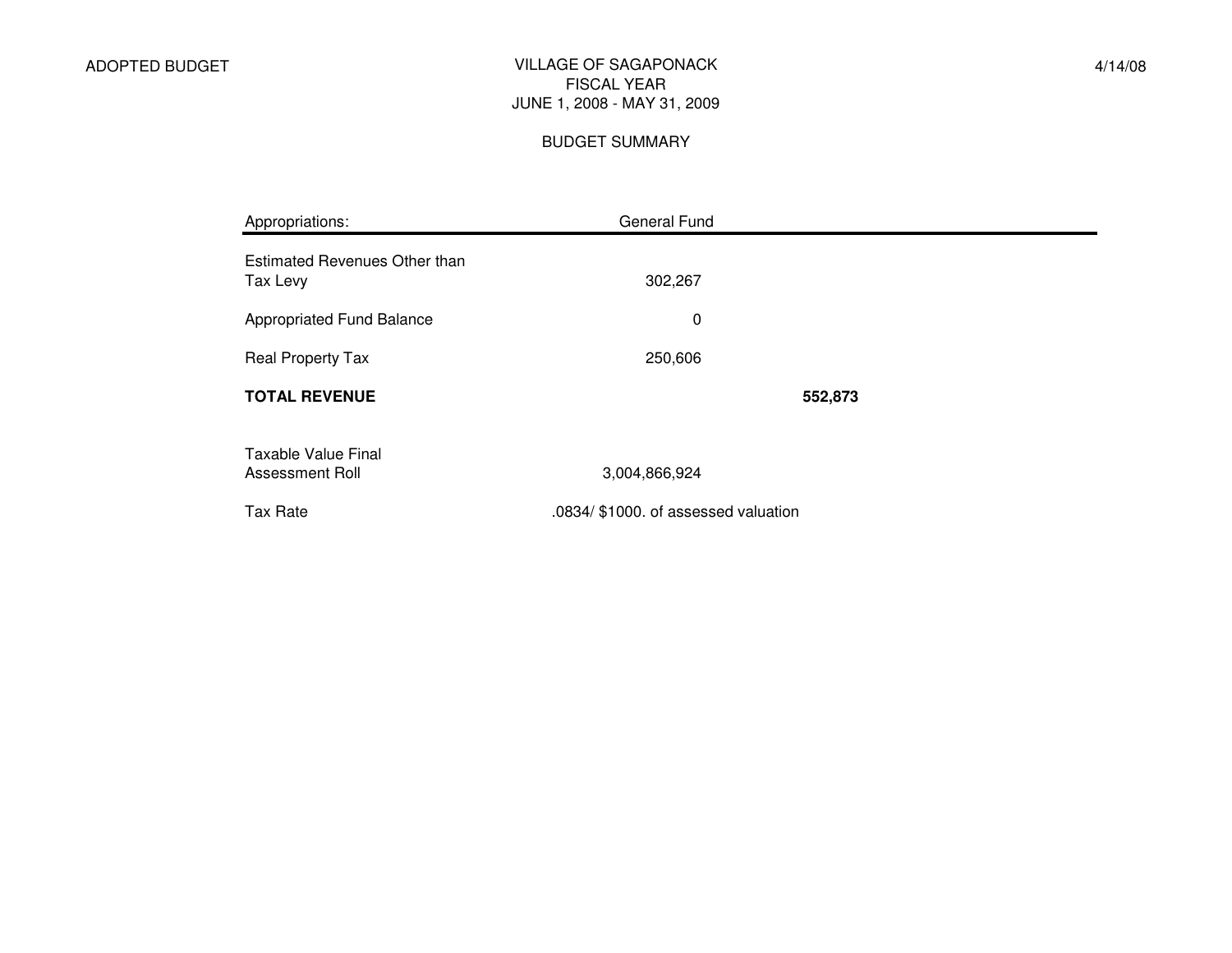#### Village of Sagaponack 2008-2009 Revenue StatusGeneral Fund - A

| <b>Real Property Taxes</b><br>Real Property Tax<br>243,239<br>243,116<br>250,606<br>A1001<br>0<br>0<br>0<br>0<br>7,367<br>7,490<br>0<br>0<br>Payment in Lieu of Taxes<br>A1005<br>0<br>0<br>0<br>$\mathbf{0}$<br>0<br>$\Omega$<br>0<br>A1090<br>0<br>0<br>279<br>$\mathbf 0$<br>Interest & Penalties<br>0<br>0<br>0<br>$\Omega$<br>$-278.68$<br>$\overline{**}$<br>$\overline{0}$<br>$\overline{0}$<br>0<br>$\Omega$<br>243,239<br>243,395<br>250,606<br>7,211<br><b>Total Real Property Tax</b><br>7,367<br><b>Non-Property Tax</b><br>Utilities Gross Receipts Tax A1130<br>20,000<br>0<br>4,000<br>$-16,000$<br>4,000<br>0<br>0<br>0<br>0<br>$\overline{**}$<br>0<br>$\Omega$<br>$\Omega$<br>$\Omega$<br>20,000<br>0<br>4,000<br>$-16,000$<br>4,000<br><b>Total Non-Property Tax</b><br><b>Departmental Income</b><br>$\mathbf 0$<br>Charges for Tax advertising<br>A1235<br>$\Omega$<br>$\Omega$<br>$\mathbf{0}$<br>0<br>0<br>0<br>$\mathbf{0}$<br>0<br><b>Clerks Fees</b><br>604<br>100<br>100<br>$-504$<br>A1255<br>150<br>17<br><b>Vital Statistics Fees</b><br>A1603<br>167<br>167<br>0<br>0<br>0<br>0<br>0<br>A2110<br>0<br><b>Zoning Fees</b><br>0<br>$\Omega$<br>0<br>3,000<br>2,400<br>4,000<br>1,000<br>1,600<br>A2115<br>0<br>0<br>0<br>3,000<br>10,550<br>9,000<br>1,450<br><b>Planning Fees</b><br>0<br>12,000<br>A2555<br>0<br>0<br>0<br>49,500<br>40,000<br>$-9,500$<br><b>Building Permits</b><br>0<br>30,000<br>10,000<br><b>Other Permits</b><br>A2590<br>3,000<br>3,000<br>3,000<br>$\Omega$<br>$\Omega$<br>$\Omega$<br>0<br>$\mathbf{0}$<br>0<br>$\overline{**}$<br>$\Omega$<br>$\overline{0}$<br>$\overline{0}$<br>$\Omega$<br>63,205<br>20,267<br>$-3,938$<br>39,000<br>59,267<br><b>Total Departmental Income</b><br><b>Use of Money and Property</b><br>A2401.00<br>13,740.59<br>5,000.00<br>5,000<br><b>Interest Earnings</b><br>$-8,741$<br>0<br>$**$<br>$-8,741$<br>$\overline{0}$<br>13,740.59<br>5,000<br><b>Total Use of Money and Property</b><br>5,000.00<br><b>Miscellaneous Income</b><br>A2701<br>0<br>0<br>0<br>0<br>0<br>Refund from prior year<br>0<br>0<br>0<br>0<br><b>Other Unclassified</b><br>A2770<br>135,000<br>187,000<br>187,000<br>0<br>$\Omega$<br>0<br>4,000<br>4,000<br>4,000<br>$**$<br><b>Total Miscellaneous Income</b><br>0<br>0<br>$\mathbf{0}$<br>4,000<br>135,000<br>187,000<br>187,000<br>4,000<br>4,000<br><b>State Aid</b><br>State Aid Per Capita<br>0<br>A3001<br>0<br>0<br>0<br>0<br>0<br>0<br>0<br>$\Omega$<br>A3005<br>0<br>0<br>189,000<br>126,140<br>200,000<br>477,133<br>230,000<br>30,000<br>$-247,133$<br>Mortgage Tax<br>$*$<br>$\overline{0}$<br>$\overline{0}$<br>$-247,133$<br>189,000<br>126,140<br>200,000<br>477,133<br>230,000<br>30,000<br><b>Total State Aid</b><br><b>TOTAL INCOME</b><br>135,000<br>376,000<br>313,140<br>502,239<br>797,473<br>552,873<br>45,634<br>$-235,859$<br>$\Omega$ | <b>ACCOUNT NAME</b> | <b>ACCOUNT</b><br>CODE | 05-06 | <b>BUDGET</b> | <b>ACTUAL</b><br>05-06 | <b>BUDGET</b><br>06-07 | <b>ACTUAL</b><br>06-07 | <b>BUDGET</b><br>07-08 | <b>ACTUAL</b><br>07-08 TO<br>DATE -<br>3.31.08 | <b>BUDGET</b><br>08-09 | <b>INCREASE/</b><br><b>DECREASE</b><br>07-08 Budget<br>vs<br>08-09 Budget | <b>INCREASE/</b><br><b>DECREASE</b><br>07-08 Actual<br><b>VS</b><br>08-09 Budget |
|------------------------------------------------------------------------------------------------------------------------------------------------------------------------------------------------------------------------------------------------------------------------------------------------------------------------------------------------------------------------------------------------------------------------------------------------------------------------------------------------------------------------------------------------------------------------------------------------------------------------------------------------------------------------------------------------------------------------------------------------------------------------------------------------------------------------------------------------------------------------------------------------------------------------------------------------------------------------------------------------------------------------------------------------------------------------------------------------------------------------------------------------------------------------------------------------------------------------------------------------------------------------------------------------------------------------------------------------------------------------------------------------------------------------------------------------------------------------------------------------------------------------------------------------------------------------------------------------------------------------------------------------------------------------------------------------------------------------------------------------------------------------------------------------------------------------------------------------------------------------------------------------------------------------------------------------------------------------------------------------------------------------------------------------------------------------------------------------------------------------------------------------------------------------------------------------------------------------------------------------------------------------------------------------------------------------------------------------------------------------------------------------------------------------------------------------------------------------------------------------------------------------------------------------------------------------------------------------------------------------------------------------------------------------------------------------------------------------------------------------------------------------------------------------------------------------------------------------------------------------------------|---------------------|------------------------|-------|---------------|------------------------|------------------------|------------------------|------------------------|------------------------------------------------|------------------------|---------------------------------------------------------------------------|----------------------------------------------------------------------------------|
|                                                                                                                                                                                                                                                                                                                                                                                                                                                                                                                                                                                                                                                                                                                                                                                                                                                                                                                                                                                                                                                                                                                                                                                                                                                                                                                                                                                                                                                                                                                                                                                                                                                                                                                                                                                                                                                                                                                                                                                                                                                                                                                                                                                                                                                                                                                                                                                                                                                                                                                                                                                                                                                                                                                                                                                                                                                                                    |                     |                        |       |               |                        |                        |                        |                        |                                                |                        |                                                                           |                                                                                  |
|                                                                                                                                                                                                                                                                                                                                                                                                                                                                                                                                                                                                                                                                                                                                                                                                                                                                                                                                                                                                                                                                                                                                                                                                                                                                                                                                                                                                                                                                                                                                                                                                                                                                                                                                                                                                                                                                                                                                                                                                                                                                                                                                                                                                                                                                                                                                                                                                                                                                                                                                                                                                                                                                                                                                                                                                                                                                                    |                     |                        |       |               |                        |                        |                        |                        |                                                |                        |                                                                           |                                                                                  |
|                                                                                                                                                                                                                                                                                                                                                                                                                                                                                                                                                                                                                                                                                                                                                                                                                                                                                                                                                                                                                                                                                                                                                                                                                                                                                                                                                                                                                                                                                                                                                                                                                                                                                                                                                                                                                                                                                                                                                                                                                                                                                                                                                                                                                                                                                                                                                                                                                                                                                                                                                                                                                                                                                                                                                                                                                                                                                    |                     |                        |       |               |                        |                        |                        |                        |                                                |                        |                                                                           |                                                                                  |
|                                                                                                                                                                                                                                                                                                                                                                                                                                                                                                                                                                                                                                                                                                                                                                                                                                                                                                                                                                                                                                                                                                                                                                                                                                                                                                                                                                                                                                                                                                                                                                                                                                                                                                                                                                                                                                                                                                                                                                                                                                                                                                                                                                                                                                                                                                                                                                                                                                                                                                                                                                                                                                                                                                                                                                                                                                                                                    |                     |                        |       |               |                        |                        |                        |                        |                                                |                        |                                                                           |                                                                                  |
|                                                                                                                                                                                                                                                                                                                                                                                                                                                                                                                                                                                                                                                                                                                                                                                                                                                                                                                                                                                                                                                                                                                                                                                                                                                                                                                                                                                                                                                                                                                                                                                                                                                                                                                                                                                                                                                                                                                                                                                                                                                                                                                                                                                                                                                                                                                                                                                                                                                                                                                                                                                                                                                                                                                                                                                                                                                                                    |                     |                        |       |               |                        |                        |                        |                        |                                                |                        |                                                                           |                                                                                  |
|                                                                                                                                                                                                                                                                                                                                                                                                                                                                                                                                                                                                                                                                                                                                                                                                                                                                                                                                                                                                                                                                                                                                                                                                                                                                                                                                                                                                                                                                                                                                                                                                                                                                                                                                                                                                                                                                                                                                                                                                                                                                                                                                                                                                                                                                                                                                                                                                                                                                                                                                                                                                                                                                                                                                                                                                                                                                                    |                     |                        |       |               |                        |                        |                        |                        |                                                |                        |                                                                           |                                                                                  |
|                                                                                                                                                                                                                                                                                                                                                                                                                                                                                                                                                                                                                                                                                                                                                                                                                                                                                                                                                                                                                                                                                                                                                                                                                                                                                                                                                                                                                                                                                                                                                                                                                                                                                                                                                                                                                                                                                                                                                                                                                                                                                                                                                                                                                                                                                                                                                                                                                                                                                                                                                                                                                                                                                                                                                                                                                                                                                    |                     |                        |       |               |                        |                        |                        |                        |                                                |                        |                                                                           |                                                                                  |
|                                                                                                                                                                                                                                                                                                                                                                                                                                                                                                                                                                                                                                                                                                                                                                                                                                                                                                                                                                                                                                                                                                                                                                                                                                                                                                                                                                                                                                                                                                                                                                                                                                                                                                                                                                                                                                                                                                                                                                                                                                                                                                                                                                                                                                                                                                                                                                                                                                                                                                                                                                                                                                                                                                                                                                                                                                                                                    |                     |                        |       |               |                        |                        |                        |                        |                                                |                        |                                                                           |                                                                                  |
|                                                                                                                                                                                                                                                                                                                                                                                                                                                                                                                                                                                                                                                                                                                                                                                                                                                                                                                                                                                                                                                                                                                                                                                                                                                                                                                                                                                                                                                                                                                                                                                                                                                                                                                                                                                                                                                                                                                                                                                                                                                                                                                                                                                                                                                                                                                                                                                                                                                                                                                                                                                                                                                                                                                                                                                                                                                                                    |                     |                        |       |               |                        |                        |                        |                        |                                                |                        |                                                                           |                                                                                  |
|                                                                                                                                                                                                                                                                                                                                                                                                                                                                                                                                                                                                                                                                                                                                                                                                                                                                                                                                                                                                                                                                                                                                                                                                                                                                                                                                                                                                                                                                                                                                                                                                                                                                                                                                                                                                                                                                                                                                                                                                                                                                                                                                                                                                                                                                                                                                                                                                                                                                                                                                                                                                                                                                                                                                                                                                                                                                                    |                     |                        |       |               |                        |                        |                        |                        |                                                |                        |                                                                           |                                                                                  |
|                                                                                                                                                                                                                                                                                                                                                                                                                                                                                                                                                                                                                                                                                                                                                                                                                                                                                                                                                                                                                                                                                                                                                                                                                                                                                                                                                                                                                                                                                                                                                                                                                                                                                                                                                                                                                                                                                                                                                                                                                                                                                                                                                                                                                                                                                                                                                                                                                                                                                                                                                                                                                                                                                                                                                                                                                                                                                    |                     |                        |       |               |                        |                        |                        |                        |                                                |                        |                                                                           |                                                                                  |
|                                                                                                                                                                                                                                                                                                                                                                                                                                                                                                                                                                                                                                                                                                                                                                                                                                                                                                                                                                                                                                                                                                                                                                                                                                                                                                                                                                                                                                                                                                                                                                                                                                                                                                                                                                                                                                                                                                                                                                                                                                                                                                                                                                                                                                                                                                                                                                                                                                                                                                                                                                                                                                                                                                                                                                                                                                                                                    |                     |                        |       |               |                        |                        |                        |                        |                                                |                        |                                                                           |                                                                                  |
|                                                                                                                                                                                                                                                                                                                                                                                                                                                                                                                                                                                                                                                                                                                                                                                                                                                                                                                                                                                                                                                                                                                                                                                                                                                                                                                                                                                                                                                                                                                                                                                                                                                                                                                                                                                                                                                                                                                                                                                                                                                                                                                                                                                                                                                                                                                                                                                                                                                                                                                                                                                                                                                                                                                                                                                                                                                                                    |                     |                        |       |               |                        |                        |                        |                        |                                                |                        |                                                                           |                                                                                  |
|                                                                                                                                                                                                                                                                                                                                                                                                                                                                                                                                                                                                                                                                                                                                                                                                                                                                                                                                                                                                                                                                                                                                                                                                                                                                                                                                                                                                                                                                                                                                                                                                                                                                                                                                                                                                                                                                                                                                                                                                                                                                                                                                                                                                                                                                                                                                                                                                                                                                                                                                                                                                                                                                                                                                                                                                                                                                                    |                     |                        |       |               |                        |                        |                        |                        |                                                |                        |                                                                           |                                                                                  |
|                                                                                                                                                                                                                                                                                                                                                                                                                                                                                                                                                                                                                                                                                                                                                                                                                                                                                                                                                                                                                                                                                                                                                                                                                                                                                                                                                                                                                                                                                                                                                                                                                                                                                                                                                                                                                                                                                                                                                                                                                                                                                                                                                                                                                                                                                                                                                                                                                                                                                                                                                                                                                                                                                                                                                                                                                                                                                    |                     |                        |       |               |                        |                        |                        |                        |                                                |                        |                                                                           |                                                                                  |
|                                                                                                                                                                                                                                                                                                                                                                                                                                                                                                                                                                                                                                                                                                                                                                                                                                                                                                                                                                                                                                                                                                                                                                                                                                                                                                                                                                                                                                                                                                                                                                                                                                                                                                                                                                                                                                                                                                                                                                                                                                                                                                                                                                                                                                                                                                                                                                                                                                                                                                                                                                                                                                                                                                                                                                                                                                                                                    |                     |                        |       |               |                        |                        |                        |                        |                                                |                        |                                                                           |                                                                                  |
|                                                                                                                                                                                                                                                                                                                                                                                                                                                                                                                                                                                                                                                                                                                                                                                                                                                                                                                                                                                                                                                                                                                                                                                                                                                                                                                                                                                                                                                                                                                                                                                                                                                                                                                                                                                                                                                                                                                                                                                                                                                                                                                                                                                                                                                                                                                                                                                                                                                                                                                                                                                                                                                                                                                                                                                                                                                                                    |                     |                        |       |               |                        |                        |                        |                        |                                                |                        |                                                                           |                                                                                  |
|                                                                                                                                                                                                                                                                                                                                                                                                                                                                                                                                                                                                                                                                                                                                                                                                                                                                                                                                                                                                                                                                                                                                                                                                                                                                                                                                                                                                                                                                                                                                                                                                                                                                                                                                                                                                                                                                                                                                                                                                                                                                                                                                                                                                                                                                                                                                                                                                                                                                                                                                                                                                                                                                                                                                                                                                                                                                                    |                     |                        |       |               |                        |                        |                        |                        |                                                |                        |                                                                           |                                                                                  |
|                                                                                                                                                                                                                                                                                                                                                                                                                                                                                                                                                                                                                                                                                                                                                                                                                                                                                                                                                                                                                                                                                                                                                                                                                                                                                                                                                                                                                                                                                                                                                                                                                                                                                                                                                                                                                                                                                                                                                                                                                                                                                                                                                                                                                                                                                                                                                                                                                                                                                                                                                                                                                                                                                                                                                                                                                                                                                    |                     |                        |       |               |                        |                        |                        |                        |                                                |                        |                                                                           |                                                                                  |
|                                                                                                                                                                                                                                                                                                                                                                                                                                                                                                                                                                                                                                                                                                                                                                                                                                                                                                                                                                                                                                                                                                                                                                                                                                                                                                                                                                                                                                                                                                                                                                                                                                                                                                                                                                                                                                                                                                                                                                                                                                                                                                                                                                                                                                                                                                                                                                                                                                                                                                                                                                                                                                                                                                                                                                                                                                                                                    |                     |                        |       |               |                        |                        |                        |                        |                                                |                        |                                                                           |                                                                                  |
|                                                                                                                                                                                                                                                                                                                                                                                                                                                                                                                                                                                                                                                                                                                                                                                                                                                                                                                                                                                                                                                                                                                                                                                                                                                                                                                                                                                                                                                                                                                                                                                                                                                                                                                                                                                                                                                                                                                                                                                                                                                                                                                                                                                                                                                                                                                                                                                                                                                                                                                                                                                                                                                                                                                                                                                                                                                                                    |                     |                        |       |               |                        |                        |                        |                        |                                                |                        |                                                                           |                                                                                  |
|                                                                                                                                                                                                                                                                                                                                                                                                                                                                                                                                                                                                                                                                                                                                                                                                                                                                                                                                                                                                                                                                                                                                                                                                                                                                                                                                                                                                                                                                                                                                                                                                                                                                                                                                                                                                                                                                                                                                                                                                                                                                                                                                                                                                                                                                                                                                                                                                                                                                                                                                                                                                                                                                                                                                                                                                                                                                                    |                     |                        |       |               |                        |                        |                        |                        |                                                |                        |                                                                           |                                                                                  |
|                                                                                                                                                                                                                                                                                                                                                                                                                                                                                                                                                                                                                                                                                                                                                                                                                                                                                                                                                                                                                                                                                                                                                                                                                                                                                                                                                                                                                                                                                                                                                                                                                                                                                                                                                                                                                                                                                                                                                                                                                                                                                                                                                                                                                                                                                                                                                                                                                                                                                                                                                                                                                                                                                                                                                                                                                                                                                    |                     |                        |       |               |                        |                        |                        |                        |                                                |                        |                                                                           |                                                                                  |
|                                                                                                                                                                                                                                                                                                                                                                                                                                                                                                                                                                                                                                                                                                                                                                                                                                                                                                                                                                                                                                                                                                                                                                                                                                                                                                                                                                                                                                                                                                                                                                                                                                                                                                                                                                                                                                                                                                                                                                                                                                                                                                                                                                                                                                                                                                                                                                                                                                                                                                                                                                                                                                                                                                                                                                                                                                                                                    |                     |                        |       |               |                        |                        |                        |                        |                                                |                        |                                                                           |                                                                                  |
|                                                                                                                                                                                                                                                                                                                                                                                                                                                                                                                                                                                                                                                                                                                                                                                                                                                                                                                                                                                                                                                                                                                                                                                                                                                                                                                                                                                                                                                                                                                                                                                                                                                                                                                                                                                                                                                                                                                                                                                                                                                                                                                                                                                                                                                                                                                                                                                                                                                                                                                                                                                                                                                                                                                                                                                                                                                                                    |                     |                        |       |               |                        |                        |                        |                        |                                                |                        |                                                                           |                                                                                  |
|                                                                                                                                                                                                                                                                                                                                                                                                                                                                                                                                                                                                                                                                                                                                                                                                                                                                                                                                                                                                                                                                                                                                                                                                                                                                                                                                                                                                                                                                                                                                                                                                                                                                                                                                                                                                                                                                                                                                                                                                                                                                                                                                                                                                                                                                                                                                                                                                                                                                                                                                                                                                                                                                                                                                                                                                                                                                                    |                     |                        |       |               |                        |                        |                        |                        |                                                |                        |                                                                           |                                                                                  |
|                                                                                                                                                                                                                                                                                                                                                                                                                                                                                                                                                                                                                                                                                                                                                                                                                                                                                                                                                                                                                                                                                                                                                                                                                                                                                                                                                                                                                                                                                                                                                                                                                                                                                                                                                                                                                                                                                                                                                                                                                                                                                                                                                                                                                                                                                                                                                                                                                                                                                                                                                                                                                                                                                                                                                                                                                                                                                    |                     |                        |       |               |                        |                        |                        |                        |                                                |                        |                                                                           |                                                                                  |
|                                                                                                                                                                                                                                                                                                                                                                                                                                                                                                                                                                                                                                                                                                                                                                                                                                                                                                                                                                                                                                                                                                                                                                                                                                                                                                                                                                                                                                                                                                                                                                                                                                                                                                                                                                                                                                                                                                                                                                                                                                                                                                                                                                                                                                                                                                                                                                                                                                                                                                                                                                                                                                                                                                                                                                                                                                                                                    |                     |                        |       |               |                        |                        |                        |                        |                                                |                        |                                                                           |                                                                                  |
|                                                                                                                                                                                                                                                                                                                                                                                                                                                                                                                                                                                                                                                                                                                                                                                                                                                                                                                                                                                                                                                                                                                                                                                                                                                                                                                                                                                                                                                                                                                                                                                                                                                                                                                                                                                                                                                                                                                                                                                                                                                                                                                                                                                                                                                                                                                                                                                                                                                                                                                                                                                                                                                                                                                                                                                                                                                                                    |                     |                        |       |               |                        |                        |                        |                        |                                                |                        |                                                                           |                                                                                  |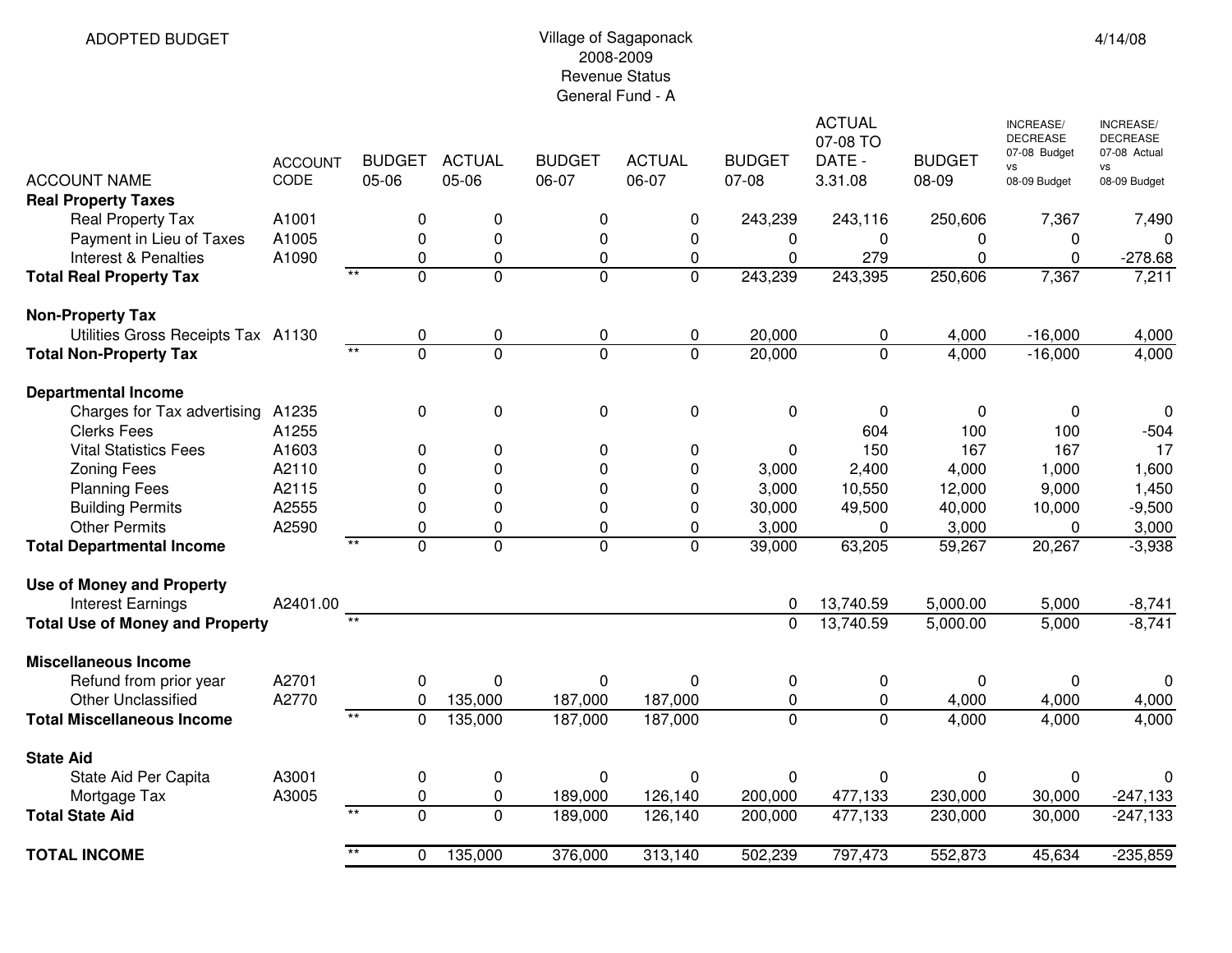## Village of Sagaponack 2008-2009 Comprehensive Budget Status General Fund A

|                                      |                        |                           |                        |                        | <b>ACTUAL</b><br>07-08 to |                        |                  |                        |                              |
|--------------------------------------|------------------------|---------------------------|------------------------|------------------------|---------------------------|------------------------|------------------|------------------------|------------------------------|
| <b>ACCOUNT NAME</b>                  | <b>ACCOUNT</b><br>CODE | <b>BUDGET</b><br>05-06    | <b>ACTUAL</b><br>05-06 | <b>BUDGET</b><br>06-07 | <b>ACTUAL</b><br>06-07    | <b>BUDGET</b><br>07-08 | date-<br>3.31.08 | <b>BUDGET</b><br>08-09 | INCREASE/<br><b>DECREASE</b> |
| <b>Board of Trustees</b>             |                        |                           |                        |                        |                           |                        |                  |                        |                              |
| <b>Board of Trustees</b>             |                        |                           |                        |                        |                           |                        |                  |                        |                              |
| <b>SUPPLIES</b>                      | A1010.40               | 0                         | 0                      | 0                      | 0                         | 0                      | 0                | 0                      |                              |
| LEGISLATIVE CONTRACTUAL              | A1010.41               | 0                         | 0                      | 0                      | 0                         | 0                      | 1,600            | 0                      | 0                            |
| LEGISLATIVE CODIFICATION             | A1010.42               | 0                         | 0                      | 0                      | 6,328                     | 9,492                  | 8,661            | 0                      | $-9,492$                     |
| CONFERENCES/TRAINING                 | A1010.411              | 0                         | 0                      | 0                      | 0                         | 1,000                  | 0                | 1,000                  | 0                            |
| <b>Total Board of Trustees</b>       |                        | $\mathbf 0$               | $\pmb{0}$              | $\boldsymbol{0}$       | 6,328                     | 10,492                 | 10,261           | 1,000                  | $-9,492$                     |
| <b>Total Board of Trustees</b>       |                        | $**$<br>$\overline{0}$    | $\overline{0}$         | $\mathbf 0$            | 6,328                     | 10,492                 | 10,261           | 1,000                  | $-9,492$                     |
| <b>Executive</b>                     |                        |                           |                        |                        |                           |                        |                  |                        |                              |
| Mayor                                |                        |                           |                        |                        |                           |                        |                  |                        |                              |
| <b>CONTRACTUAL &amp; MISC</b>        | A1210.40               | 0                         | 0                      | 0                      | 0                         | 0                      | 0                | 0                      | 0                            |
| CONFERENCES/TRAINING                 | A1210.411              | 0                         | 0                      | 0                      | 0                         | 0                      | 0                | 0                      | 0                            |
| <b>Total Executive</b>               |                        | $**$<br>$\mathbf 0$       | $\mathbf 0$            | $\overline{0}$         | $\Omega$                  | $\Omega$               | $\Omega$         | $\mathbf{0}$           | $\mathbf 0$                  |
| <b>Finance</b>                       |                        |                           |                        |                        |                           |                        |                  |                        |                              |
| Auditing                             |                        |                           |                        |                        |                           |                        |                  |                        |                              |
| <b>AUDITOR</b>                       | A1320.40               | 3,500                     | 750                    | 5,000                  | 2,750                     | 3,750                  | 2,950            | 4,000                  | 250                          |
| Finance                              |                        |                           |                        |                        |                           |                        |                  |                        | 0                            |
| CONTRACTUAL                          | A1325.40               | 12,500                    | 0                      | 0                      | 0                         | 0                      | 0                | 0                      | 0                            |
| <b>BOND ISSUE &amp; NOTE EXPENSE</b> | A1325.42               | 0                         | 2,500                  | 0                      | 0                         | 0                      | 0                | 0                      | 0                            |
| FINANCE ASSESSOR/DATA PROCESS        | A1355.40               | 0                         | 0                      | 3,000                  | 0                         | 4,000                  | 3,697            | 4,000                  | 0                            |
| <b>Total Finance</b>                 |                        | 16,000                    | 3,250                  | 8,000                  | 2,750                     | 7,750                  | 6,647            | 8,000                  | 250                          |
| <b>Total Finance</b>                 |                        | $\overline{**}$<br>16,000 | 3,250                  | 8,000                  | 2,750                     | 7,750                  | 6,647            | 8,000                  | 250                          |
| <b>Staff</b>                         |                        |                           |                        |                        |                           |                        |                  |                        |                              |
| Clerk                                |                        |                           |                        |                        |                           |                        |                  |                        |                              |
| PERSONAL SERVICES                    | A1410.10               | 21,240                    | 11,025                 | 36,400                 | 17,308                    | 61,441                 | 53,683           | 100,000                | 38,559                       |
| <b>EQUIPMENT</b>                     | A1410.20               | 4,000                     | 2,761                  | 2,000                  | 180                       | 3,500                  | 771              | 3,500                  | 0                            |
| CONTRACTUAL                          | A1410.11               | 0                         | 0                      | 0                      | 458                       | 0                      | 1,861            | 300                    | 300                          |
| <b>TELEPHONE</b>                     | A1410.41               | 1,650                     | 1,261                  | 3,600                  | 1,258                     | 1,678                  | 1,640            | 2,040                  | 362                          |
| <b>POSTAGE</b>                       | A1410.42               | 750                       | 39                     | 2,200                  | 114                       | 3,000                  | 508              | 2,000                  | $-1,000$                     |
| COPIER                               | A1410.43               | 0                         | 0                      | 0                      | 0                         | 2,760                  | 451              | 2,500                  | $-260$                       |
| RECORDS MANAGEMENT                   | A1410.45               | 0                         | 0                      | $\mathbf 0$            | 0                         | 0                      | 0                | 0                      | 0                            |
| OFFICE SUPPLIES                      | A1410.46               | 4,150                     | 989                    | 3,000                  | 1,764                     | 5,000                  | 3,738            | 5,500                  | 500                          |
| <b>WEBSITE</b>                       | A1410.47               | 2,800                     | 780                    | 4,000                  | 2,600                     | 420                    | 188              | 423                    | 3                            |
|                                      |                        |                           |                        |                        |                           |                        |                  |                        | 3                            |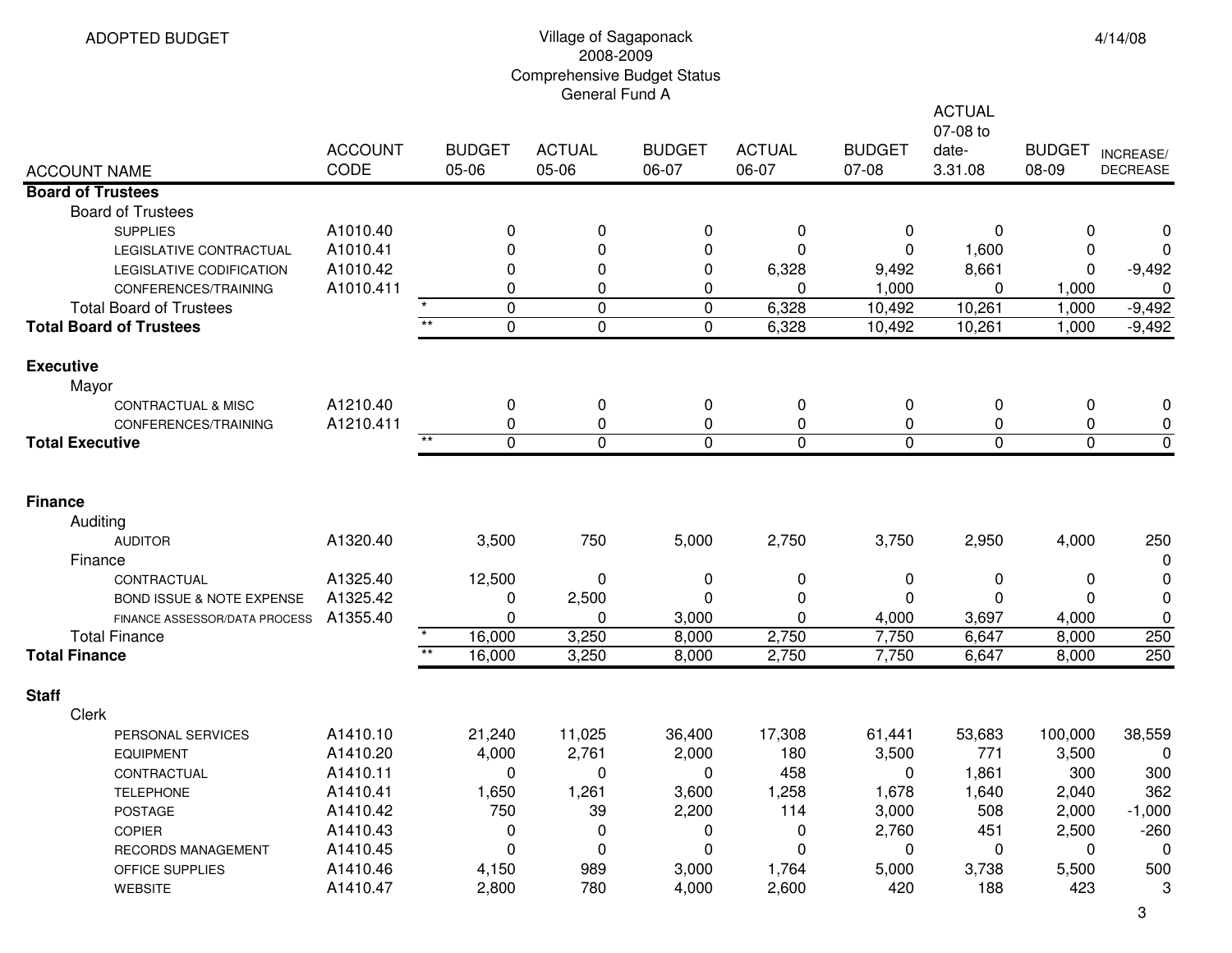# Village of Sagaponack 2008-2009 Comprehensive Budget Status General Fund A

|                                        |                |                        |                |                |                |                | <b>ACTUAL</b> |               |                 |  |
|----------------------------------------|----------------|------------------------|----------------|----------------|----------------|----------------|---------------|---------------|-----------------|--|
|                                        | <b>ACCOUNT</b> | <b>BUDGET</b>          | <b>ACTUAL</b>  | <b>BUDGET</b>  | <b>ACTUAL</b>  | <b>BUDGET</b>  | 07-08 to      | <b>BUDGET</b> | INCREASE/       |  |
| <b>ACCOUNT NAME</b>                    | CODE           | 05-06                  | 05-06          | 06-07          | 06-07          | 07-08          | date          | 08-09         | <b>DECREASE</b> |  |
| CODE BOOKS                             | A1410.         | $\mathbf 0$            | 0              | 0              | 0              | $\mathbf 0$    | 589           | 2,000         | 2,000           |  |
| LEGAL ADVERTISING & PRINTING A1410.442 |                | 0                      | 0              | 0              | 800            | 7,000          | 5,957         | 7,000         | 0               |  |
| CONFERENCES/TRAINING                   | A1410.411      | $\mathbf 0$            | $\mathbf 0$    | 0              | $\overline{0}$ | 2,000          | 0             | 2,000         | $\pmb{0}$       |  |
| <b>Total Clerk</b>                     |                | 34,590                 | 16,855         | 51,200         | 24,481         | 86,798         | 69,387        | 127,263       | 40,465          |  |
| Legal                                  |                |                        |                |                |                |                |               |               |                 |  |
| <b>COUNSEL RETAINER</b>                | A1420.41       | 0                      | 0              | 0              | 0              | 0              | 0             | 0             | 0               |  |
| <b>COUNSEL NON-RETAINER</b>            | A1420.42       | 17,500                 | 15,226         | 12,000         | 32,098         | 50,000         | 33,809        | 50,000        | 0               |  |
| <b>Total Legal</b>                     |                | 17,500                 | 15,226         | 12,000         | 32,098         | 50,000         | 33,809        | 50,000        | $\mathbf 0$     |  |
| Engineer                               |                |                        |                |                |                |                |               |               |                 |  |
| CONTRACTUAL                            | A1440.44       | 0                      | 0              | $\pmb{0}$      | 0              | 0              | 0             | 10,000        | 10,000          |  |
| <b>Total Engineer</b>                  |                | $\Omega$               | $\overline{0}$ | $\overline{0}$ | $\mathbf{0}$   | $\overline{0}$ | $\Omega$      | 10,000        | 10,000          |  |
| Elections                              |                |                        |                |                |                |                |               |               |                 |  |
| PERSONAL SERVICES                      | A1450.44       | $\mathbf 0$            | 3,500          | $\pmb{0}$      | 0              | 0              | $\pmb{0}$     | $\mathbf 0$   | 0               |  |
| <b>CONTRACTUAL &amp; MISC</b>          | A1450.41       | 1,500                  | 878            | 1,500          | 293            | 1,500          | 293           | 750           | $-750$          |  |
| <b>Total Elections</b>                 |                | 1,500                  | 4,378          | 1,500          | 293            | 1,500          | 293           | 750           | $-750$          |  |
| <b>Total Staff</b>                     |                | $**$<br>53,590         | 36,459         | 64,700         | 56,872         | 138,298        | 103,489       | 188,013       | 49,715          |  |
| <b>Buildings</b>                       |                |                        |                |                |                |                |               |               |                 |  |
| Village Hall                           |                |                        |                |                |                |                |               |               |                 |  |
| <b>RENT</b>                            | A1620.04       | 9,000                  | 8,250          | 20,500         | 21,000         | 24,200         | 20,160        | 27,000        | 2,800           |  |
| <b>UTILITIES</b>                       | A1620.05       | 1,750                  | 299            | 3,140          | 1,489          | 2,520          | 742           | 2,000         | $-520$          |  |
| <b>MAINTENANCE</b>                     | A1620.40       | 0                      | 785            | 0              | 0              | 2,840          | 1,207         | 2,500         | $-340$          |  |
| <b>SUPPLIES &amp; OTHER</b>            | A1620.44       | $\Omega$               | $\Omega$       | 0              | $\Omega$       | 300            | 0             | 300           | 0               |  |
| <b>Total Buildings</b>                 |                | 10,750<br>$\star\star$ | 9,334          | 23,640         | 22,489         | 29,860         | 22,109        | 31,800        | 1,940           |  |
| <b>Total Buildings</b>                 |                | 10,750                 | 9,334          | 23,640         | 22,489         | 29,860         | 22,109        | 31,800        | 1,940           |  |
| <b>Special Items</b>                   |                |                        |                |                |                |                |               |               |                 |  |
| Insurance                              |                |                        |                |                |                |                |               |               |                 |  |
| <b>GENERAL LIABILITY</b>               | A1910.00       | 18,000                 | 13,503         | 18,000         | 4,019          | 9,000          | 5,051         | 5,100         | $-3,900$        |  |
| PUBLIC OFFICIALS LIABILITY             | A1910.01       | 0                      | 0              | 0              | 1,909          | 6,000          | 2,426         | 2,000         | $-4,000$        |  |
| <b>MULTI PERIL</b>                     | A1910.02       | 0                      | 0              | 0              | 2,500          | 5,000          | 2,500         | 2,600         | $-2,400$        |  |
| <b>COMMERCIAL UMBRELLA</b>             | A1910.03       | 0                      | 0              | 0              | 5,500          | 8,000          | 4,073         | 5,500         | $-2,500$        |  |
| <b>Total Insurance</b>                 |                | 18,000                 | 13,503         | 18,000         | 13,928         | 28,000         | 14,050        | 15,200        | $-12,800$       |  |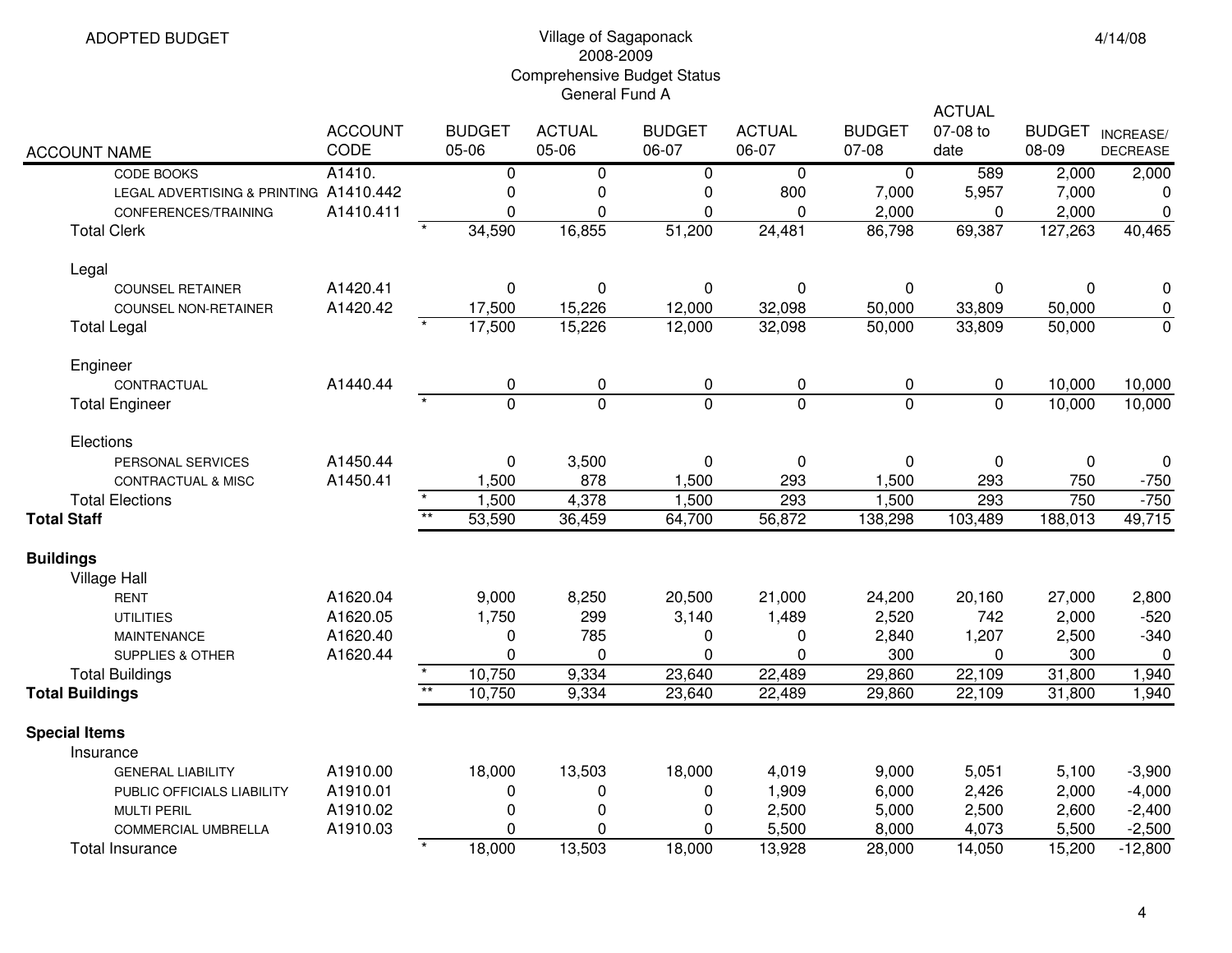ADOPTED BUDGET

## Village of Sagaponack 2008-2009 Comprehensive Budget Status General Fund A

| <b>ACCOUNT NAME</b>                                                                                                                                                          | <b>ACCOUNT</b><br>CODE                                   |                 | <b>BUDGET</b><br>05-06     | <b>ACTUAL</b><br>05-06                       | <b>BUDGET</b><br>06-07     | <b>ACTUAL</b><br>06-07     | <b>BUDGET</b><br>07-08                  | ACTUAL<br>07-08 to<br>date           | <b>BUDGET</b><br>08-09                        | INCREASE/<br><b>DECREASE</b>                        |
|------------------------------------------------------------------------------------------------------------------------------------------------------------------------------|----------------------------------------------------------|-----------------|----------------------------|----------------------------------------------|----------------------------|----------------------------|-----------------------------------------|--------------------------------------|-----------------------------------------------|-----------------------------------------------------|
| <b>Association Dues</b>                                                                                                                                                      |                                                          |                 |                            |                                              |                            |                            |                                         |                                      |                                               |                                                     |
| MUNICIPAL DUES                                                                                                                                                               | A1920.04                                                 |                 | 0                          | $\pmb{0}$                                    | 1,500                      | 50                         | 1,500                                   | 1,184                                | 1,500                                         | 0                                                   |
| <b>Total Association Dues</b>                                                                                                                                                |                                                          |                 | $\overline{0}$             | $\overline{0}$                               | 1,500                      | 50                         | 1,500                                   | 1,184                                | 1,500                                         | $\mathbf 0$                                         |
| Judgments & Claims                                                                                                                                                           |                                                          |                 |                            |                                              |                            |                            |                                         |                                      |                                               |                                                     |
| <b>JUDGMENTS &amp; CLAIMS</b>                                                                                                                                                | A1930.00                                                 |                 | 0                          | $\pmb{0}$                                    | 0                          | $\pmb{0}$                  | 0                                       | 0                                    | 0                                             | 0                                                   |
| Total Judgment & Claims                                                                                                                                                      |                                                          |                 | $\overline{0}$             | $\overline{0}$                               | $\overline{0}$             | $\overline{0}$             | $\overline{0}$                          | $\overline{0}$                       | 0                                             | $\overline{0}$                                      |
| Contingency                                                                                                                                                                  |                                                          |                 |                            |                                              |                            |                            |                                         |                                      |                                               |                                                     |
| <b>CONTINGENCY</b>                                                                                                                                                           | A1990.40                                                 |                 | 5,500                      | $\pmb{0}$                                    | 12,000                     | $\pmb{0}$                  | 45,000                                  | 0                                    | 45,000                                        | 0                                                   |
| <b>Total Contingency</b>                                                                                                                                                     |                                                          | $\star$         | 5,500                      | $\overline{0}$                               | 12,000                     | $\mathbf 0$                | 45,000                                  | $\mathbf 0$                          | 45,000                                        | $\mathbf 0$                                         |
| <b>Total Special Items</b>                                                                                                                                                   |                                                          | $\overline{**}$ | 23,500                     | 13,503                                       | 31,500                     | 13,978                     | 74,500                                  | 15,234                               | 61,700                                        | $-12,800$                                           |
| <b>Safety Inspection</b><br><b>Building Department</b><br><b>BUILDING INSPECTOR</b><br><b>CODE ENFORCEMENT OFFICER</b><br><b>EQUIPMENT</b><br><b>SUPPLIES</b><br>CONTRACTUAL | A3620.10<br>A3620.41<br>A3620.20<br>A3620.40<br>A3620.44 |                 | $\mathbf 0$<br>0<br>0<br>0 | $\pmb{0}$<br>$\mathbf 0$<br>0<br>$\mathbf 0$ | 0<br>0<br>0<br>0           | 0<br>0<br>$\mathbf 0$<br>0 | 37,500<br>16,000<br>5,900<br>4,500<br>0 | 27,203<br>0<br>1,992<br>1,154<br>507 | 44,460<br>$\Omega$<br>4,000<br>3,000<br>1,000 | 6,960<br>$-16,000$<br>$-1,900$<br>$-1,500$<br>1,000 |
| <b>Total Building Department</b>                                                                                                                                             |                                                          |                 | $\mathbf 0$                | $\mathbf 0$                                  | $\mathbf 0$                | $\mathbf 0$                | 63,900                                  | 30,855                               | 52,460                                        | $-12,440$                                           |
| <b>Total Safety Inspection</b>                                                                                                                                               |                                                          | $\overline{**}$ | 0                          | $\overline{\mathbf{0}}$                      | $\overline{\mathbf{0}}$    | $\overline{\mathbf{0}}$    | 63,900                                  | 30,855                               | 52,460                                        | $-12,440$                                           |
| <b>Registrar of Vital Statistics</b><br><b>Registrar of Vital Statistics</b><br><b>SUPPLIES &amp; OTHER</b><br><b>Total Registrar of Vital Statistics</b>                    | A4020.10                                                 |                 | 0<br>$\overline{0}$        | $\pmb{0}$<br>$\overline{0}$                  | 0<br>$\pmb{0}$             | $\pmb{0}$<br>$\pmb{0}$     | 100<br>100                              | 0<br>$\overline{0}$                  | 100<br>100                                    | 0<br>$\pmb{0}$                                      |
| <b>Total Registrar of Vital Statistics</b>                                                                                                                                   |                                                          | $\star\star$    | $\overline{0}$             | $\overline{0}$                               | $\overline{0}$             | $\overline{0}$             | 100                                     | 0                                    | 100                                           | $\overline{0}$                                      |
| <b>Highway Department</b><br><b>Road Maintenance</b>                                                                                                                         |                                                          |                 |                            |                                              |                            |                            |                                         |                                      |                                               |                                                     |
| STREETS- CAPITAL EXPENSE                                                                                                                                                     | A5110.20                                                 |                 | 0                          | $\pmb{0}$                                    | 0                          | 0                          | 100,000                                 | 100,000                              | 100,000                                       | 0                                                   |
| <b>SUPPLIES &amp; OTHER</b>                                                                                                                                                  | A5110.40                                                 |                 | 0                          | 0                                            | 0                          | 0                          | 1,200                                   | 0                                    | 1,200                                         | 0                                                   |
| <b>DRAINAGE</b>                                                                                                                                                              | A5110.43                                                 |                 | 0                          | 0                                            | 0                          | 0                          | $\Omega$                                | 0                                    | 30,000                                        | 30,000                                              |
| CONCRETE/SIDEWALKS                                                                                                                                                           | A5110.44                                                 |                 | 0<br>$\mathbf 0$           | 0<br>$\overline{0}$                          | 0                          | 0                          | 30,000                                  | 25,200                               | 0                                             | $-30,000$                                           |
| <b>Total Road Maintenance</b><br><b>Total Highway Department</b>                                                                                                             |                                                          | $*$             | $\overline{0}$             | $\overline{0}$                               | $\mathbf 0$<br>$\mathbf 0$ | $\mathbf 0$<br>$\mathbf 0$ | 131,200<br>131,200                      | 125,200<br>125,200                   | 131,200<br>131,200                            | $\mathbf 0$<br>$\mathbf 0$                          |
|                                                                                                                                                                              |                                                          |                 |                            |                                              |                            |                            |                                         |                                      |                                               |                                                     |

4/14/08